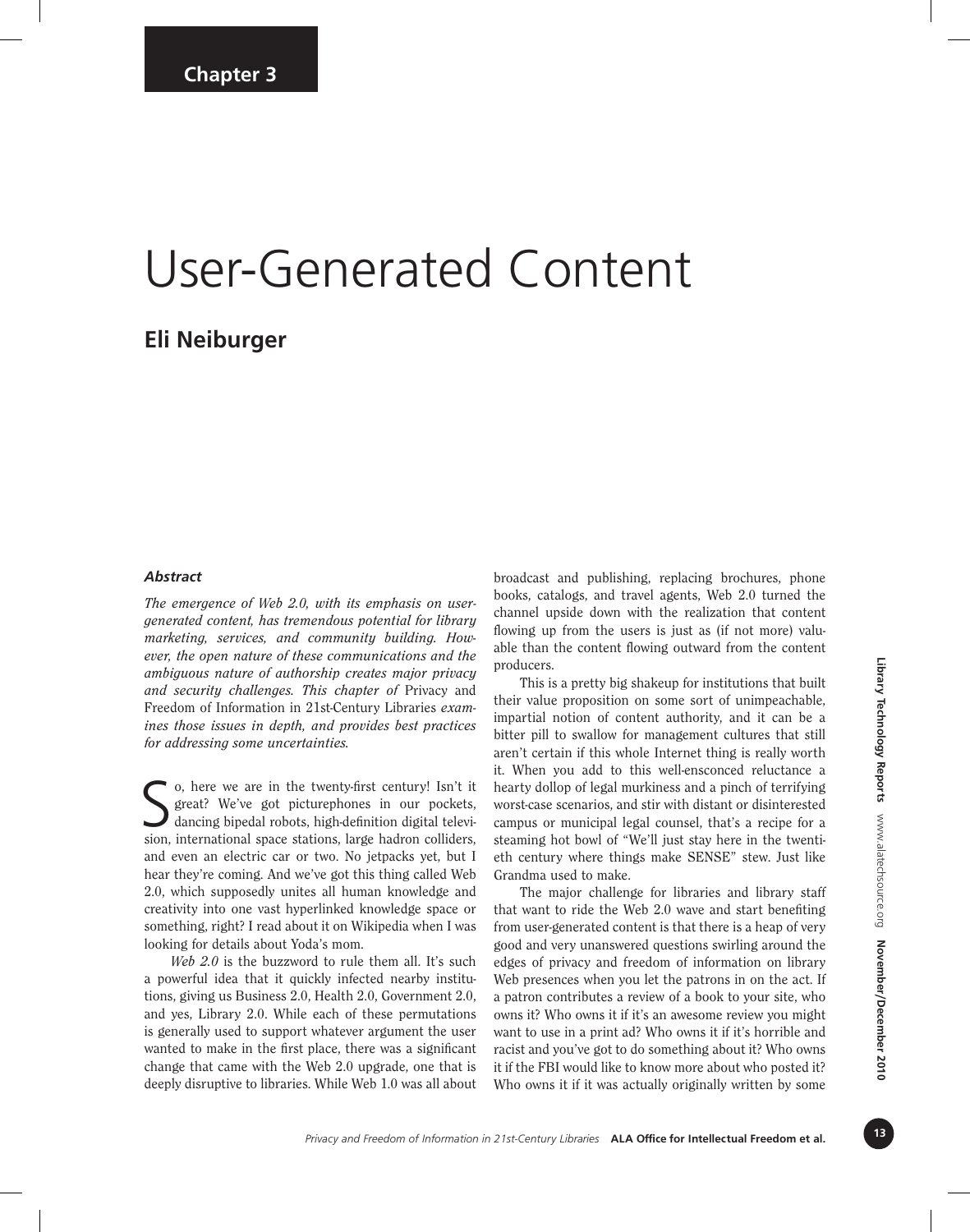big shot with a small army of besuited lawyers and they want you to take it down? Who owns it if the poster has gotten death threats about what she wrote in her review and she wants you to take it down?

Most importantly, just how freaked out should libraries really be about this issue? And, if they want to answer some of these questions, where on earth do they start? While fully acknowledging that I am not remotely an attorney, I'm certainly not your attorney, and in no way is any of the following to be construed as legal advice, and that these words bear no warranties, either expressed or implied, I'd like to offer up some best- and worst-case scenarios surrounding user-generated content and twentyfirst-century libraries from the perspective of a library administrator who deals with this stuff every day and hopefully give you some tools with which to soothe the flustered and encourage the timid.

# Ownership and Copyright

Considering that most of the Copyright Act would expressly forbid many of the things that happen in libraries every day if it weren't for our old friends first sale and fair use, library staff sure do worry a lot about protecting the rights of the copyright holder at the expense of the patron. This mindset makes sense defensively for the organization's interests, but the tendency is often to err on the side of caution, which can turn library staff into overzealous copyright enforcers a little too much like the police who try to stop tourists from photographing public art because they might violate the artists' copyright.

The question of ownership is actually relatively straightforward. According to the Copyright Act of 1978, as soon as a creator commits a creation to some tangible medium, he automatically and instantly holds the copyright for that content. While there's certainly some gray area, posting something to a website involves some actual flipping of microscopic bits of metal from pointing one way to pointing another way on some hard disk somewhere, so in practice, as soon as someone posts something to your site, he owns it. Now, there are ways for this to not be so, such as setting up terms of use or some other agreement that the user does not read but agrees to anyway that says that the library holds the copyright on anything contributed to the site, but in general, it's not a good idea to claim copyright on the contributions of your users for several reasons.

First, as we're about to explore, the worst-case scenarios here definitely play out better if the library does not hold the copyright and is not directly responsible for the contributions of the users. Most of the nightmares work out better this way. There is also a simple legal mechanism that allows the library to ensure that it is not responsible for some of the contributions of users (registering as a service provider) that we'll get to later, but the bigger issue is that libraries, as fundamental and beloved underminers of copyright through our positively socialist circulating collections, should be working to encourage and spread free and fair use, not investing in tools, techniques, and billable hours that aim to restrict the use of their Web content.

Like most of the difficult questions facing libraries in this century, it comes down to a question about the value proposition that libraries offer to their users and what models of content distribution we wish to adopt. News organizations and other periodical publishers hold tight to their copyright and need to police the use of their material to ensure that nobody's getting a free ride. This clearly is not a model that libraries should emulate: first, as you may have noticed, those industries are not transitioning to the twenty-first century all that well; and second, the value of libraries to their user communities is in access to information, not in their ability to derive income from copyrights they may hold.

A better model for libraries that want to welcome the contributions of their users is something that many libraries already have: an open bulletin board where users can post what they like and the library will tend to it as appropriate. Taking that service online doesn't really change much, but the fact that it's open to the world can make the time-honored seem foreboding and threatening.

#### **Worst-Case Scenarios**

So what's the worst that could happen, and how might a library respond if it does happen? It's worth mentioning that each of these are quite edgy edge cases, and while they certainly don't represent the realities of day-to-day management of user-contributed content, these are the types of questions that typically get fretted about when a library is considering opening its site to user contribution, and having answers to these questions up front can save many hours of meetings and probably even avoid the formations of otherwise unnecessary committees.

#### *"You stole my book review!"*

Let's give this complainer the benefit of the doubt and assume that this is demonstrably true. The content that a user submitted to your site appeared earlier elsewhere attributed to someone else, and someone claiming to be this someone else found the content on your site and wants you to take it down. She may be wealthy and wellarmed with attorneys on retainer, or she may be just another one of those patrons who says this kind of thing every chance they get.

In this situation, the safe course of action is simply to take down the offending content. Whoever posted it apparently didn't hold the copyright to that content, and if the publishing on your site is not permitted by the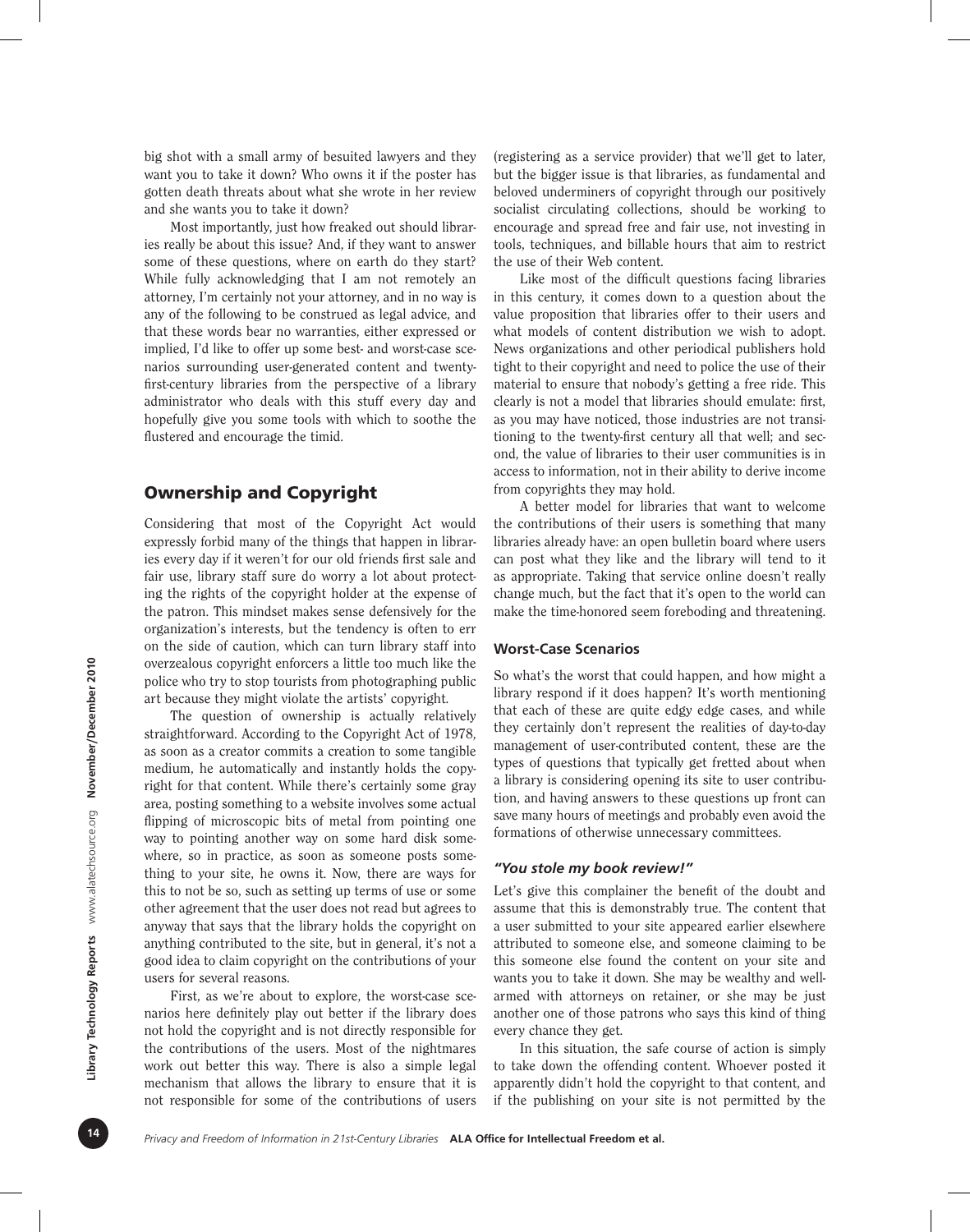copyright holder, it's infringing. While there are certainly defenses that could allow you to keep the content up, such as fair use or focusing on the fact that the contributions belong to the contributors and Ms. Stole-My-Review should take it up with them, unless the contributed content is of extremely high value or the claim of infringement is highly dubious, just taking it down is the simple solution to this scenario.

Note that if you registered as a service provider as described below, it's unlikely that you would be liable for any damages as a result of your infringement, but that, as always, doesn't mean that Ms. Stole-My-Review can't sue you for damages, which can be just as expensive. See the section Exposure and Risk below.

#### *"That's defamatory; take it down!"*

While it may seem that this is a no-brainer, there can be a lot more uncertainty surrounding the claim itself in this circumstance. For example, if a user tagged all of a particular author's books as "Written by a racist [expletive]," that can be relatively cut-and-dried. But if someone writes in a review that "All this guy's books STINK," is that defamation? And what if all those books really do stink? Does that matter?

Published defamation, or libel, is serious business, but it is also a favorite battle cry of the disturbed or deluded. Avoiding liability for torts such as libel is another good reason to make it clear that the comments are the opinions of the poster, not the institution, but in many circumstances it's again wise to make some kind of response to claims like this as a show of good faith, which is important if Mr. My-Books-Do-Not-All-Stink drags you to court.

Sometimes it may be enough for the library to exercise a little editorial control when these issues come up, as it may be a particular word that's getting the complainant so fired up. Maybe he doesn't mind being called a racist, it's the expletive that bothers him. Or you could change the review to "All this guy's books [are not good in my opinion]." However, if the complainant is mad enough, this won't likely help. One thing to note whenever the library exercises editorial control is that it's important to always do so transparently to retain the trust of your users. This means make it clear that the content has been edited and why, such as appending "[edited for publication]" to the end of the review or otherwise calling out the edits. And really, is that "racist [expletive]" tag really adding any value anyway? It's certainly a reasonable response to just delete the content at issue.

However, depending on how strongly you feel about the content that's being complained about, and whether you've registered as a service provider, and how much risk your organization is willing to bear to defend the statement that all the guy's books really do stink, you can certainly just say, "Your books do stink, and we're not taking it down. Go away." But if it ever gets to trial, you can safely assume that the judge, or the jury, wouldn't consider that a show of good faith.

### *"The library director is a stupid [expletive], and don't you dare restrict my speech!"*

What about when the users are contributing horrible, villainous, defamatory statements about the library, its staff, or its leaders? You'd better believe this one is no edge case; it happens all the time. So how is this different from libel about authors or other posters? Legally, it's not very different, but how you handle it will be far more visible to your patrons than pulling a rude tag from an inferior item would be.

It's worth considering how poorly many organizations, especially municipal bodies, typically handle public criticism online, so this is a big opportunity to differentiate the library by handling foaming vitriol with grace and aplomb. If you err on the side of letting as many comments stand as possible, editing out only the words that are really over the line with asterisks or a well-placed [ahem], always making note that the content has been edited, the library can really only gain by demonstrating its commitment to free speech and tolerance of criticism. You might even win back the black hearts of the foul-mouthed patrons who want the card catalog back or make similarly unreasonable requests.

One other aspect to consider here when trapped in a thought experiment on this issue is that often, you can count on other users of the site to rebuke the vitriol or at least disagree with it. Honest, unprovoked disagreement and defense of the library from other patrons is priceless and will turn more minds in a positive direction than could ever be negatively influenced by a diatribe.

Finally, as they always do, the critics claiming that you're violating the First Amendment if you so much as touch their filth-ridden masterpiece have a bit of a point. The library is supposed to be a haven for First Amendment expression, and it would be an attractive, high-profile case for free speech advocates if the library is caught censoring its own criticism. There's no upside to suppressing library criticism, and it is indeed on shaky political ground. Whatever PR hit the missive might initially bring can be readily canceled and even inverted by calm, cool, permissive moderation of the thread and response to the concerns, no matter how malicious, cruel, or plainly insane they might be.

#### **Best-Case Scenarios**

Although the preceding worst cases can be pretty scary, especially when budgets are tight and legal defense funds are scarce, it's always important to have some best-case scenarios in mind to help staff and management understand the possibilities and potential of user-contributed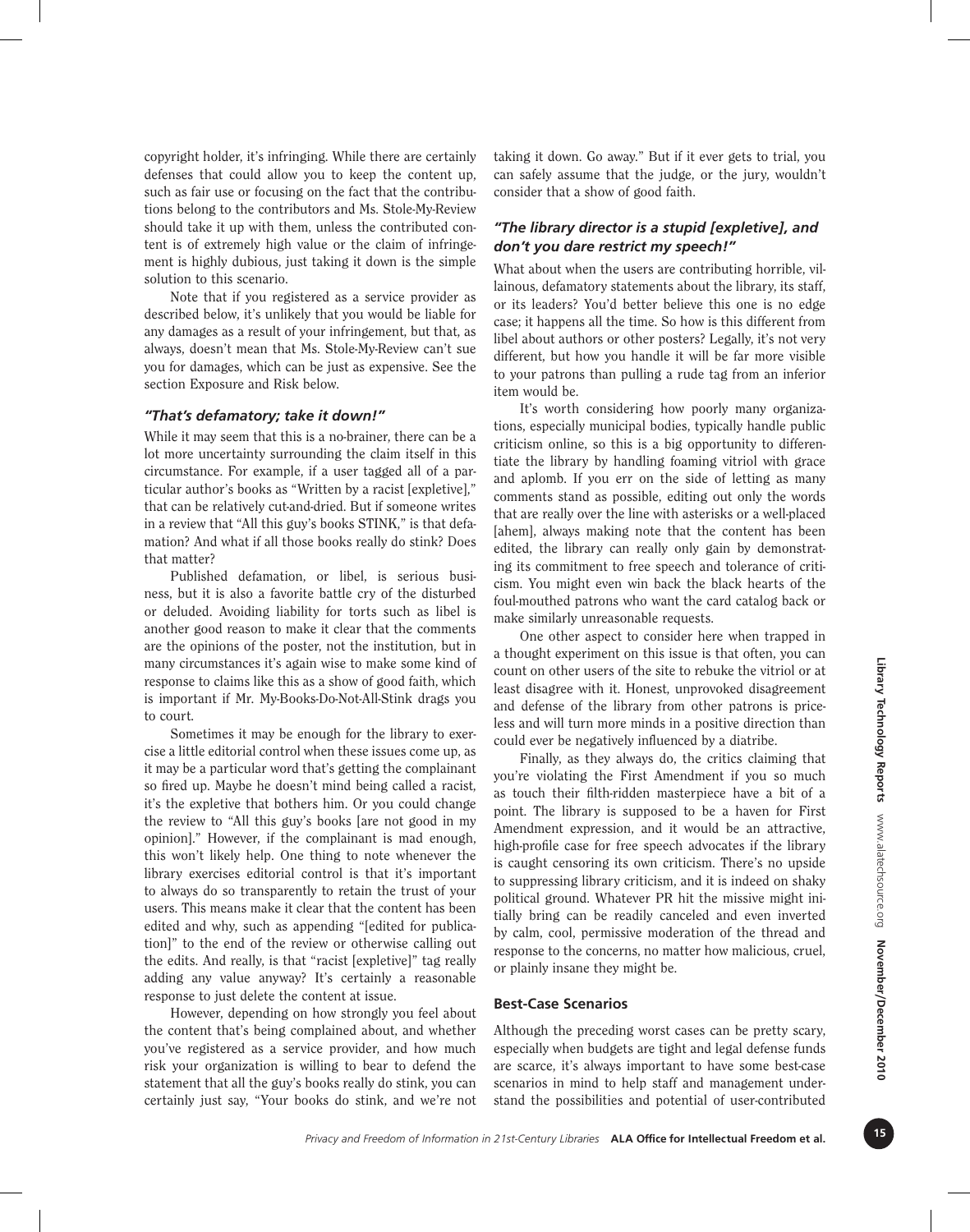content and what they might miss out on if they're unwilling the bear the rather remote risk of a worst case. "Because it's cool and Amazon is doing it" is not a solid foundation for a library service; here are some scenarios around ownership and copyright that show the positives of user-contributed content.

### *"Hey! That's my grandpa! Here's his diary!"*

While we always worry that we'll hear "Hey! That's my grandpa! TAKE IT DOWN!" it's much more likely that allowing user-generated content will lead to more contributions, more engaged users, and better information for the library to share, especially if you're not encumbering any donated content or information with onerous license agreements or regressive copyright stances. When the Brooklyn Museum started posting its photos of the Columbian Exposition on Flickr, it quickly discovered a commenter in Seattle who was making detailed, carefully researched notes on the images and adding value to the collection far beyond the efforts of staff or local volunteers (www.flickr.com/photos/brooklyn\_ museum/2784217831/; see comments and tags by Rob Ketcherside).

Allowing users to post and still own their images, reviews, comments, or other content positions the library right where it's always been—as the place where a community stores its critical information. It's of high value to the community to have a trusted, permanent place to put this stuff, and while it seems right now as though commercial Web services such as Flickr are the solution to this problem, once Yahoo inevitably gives Flickr the Geocities treatment (shutting it down unceremoniously and rebuffing all attempts to preserve its content), people won't feel the same way about freely giving their precious content to corporations. Libraries are well-positioned to develop services that compete with these commercial services, provided that we outperform them on use rights, organization, and local focus. If you paint the user's rights into a corner with overly restrictive or regressive terms of use or license agreements, the library won't seem as useful in comparison to our online archival rivals.

#### *"Here is a review of every new mystery you buy."*

If our most passionate users feel that the library is a safe, fair place to contribute their opinions, ratings, and reviews, a place that doesn't assert the same ownership of their speech that Amazon or Facebook does, their obsessions can lead them to provide value to the library that the library would never otherwise obtain. Allowing patrons to feel good about contributing content to the library without feeling like they're getting fleeced and resold behind the scenes can develop the library as the prime receptacle of their critical output. Completism is also a powerful force and one that libraries can harness over time by allowing the contributors to see the fruits of their labor; by telling them what percentage of a collection they've reviewed or how many patrons have requested an item after reading their review. Reviews are everywhere, but when a library collects reviews from its own community of users, many users will prize those opinions beyond anything from *Kirkus* or *PW*. Develop contributor-friendly, human-readable use policies, and your friendly neighborhood contributors will feel good about contributing.

# *"I've tagged every book with a vampire in it with 'Vampire.'"*

Tagging isn't really the ownership or copyright hotbed that reviews or contributed photos might be, but it's still worth remembering how much value your patrons can add to your discovery tools if you'd just let them. And trust them. While few patrons worry about who owns their tags, if they don't show up immediately because they need to go through some approval queue, the patrons get the message immediately: you don't trust them. While we certainly know that we have some good reasons not to trust them, the reality is that the risk of really dangerous tags appearing is very low, tags are easy to clean up, and the negative impression given by a tag-approval queue is much greater than someone actually seeing an objectionable tag applied insouciantly. As you're considering the legal issues associated with user-contributed content, remember that an approval queue cannot protect you completely from a lawsuit, but it can ensure that your tagging project fails by constantly reminding your best contributors how little you trust them. Trust them and harness the power of their obsessions!

# Responsibility and Privacy

It can be depressing how lackadaisical these whippersnappers are about their privacy. We're trying to protect their right to read freely, and there they go blabbing to all of Facebook that they just checked out *Living with Bursitis.* It's tempting to view our position as old school and pointless, but this pendulum is likely to swing back in the 10s, and one of the biggest advantages we have as libraries is that we still care fiercely about privacy and that our users widely feel that their personal data is safe at the library.

This gets a little more complex when the users start contributing intentionally public information to the library's Web presence. Are we compromising a user's checkout history by allowing anyone on the Web to see what items that person has reviewed? Are users fully aware of how the data that the library has about them is connected and available? We don't want patrons' library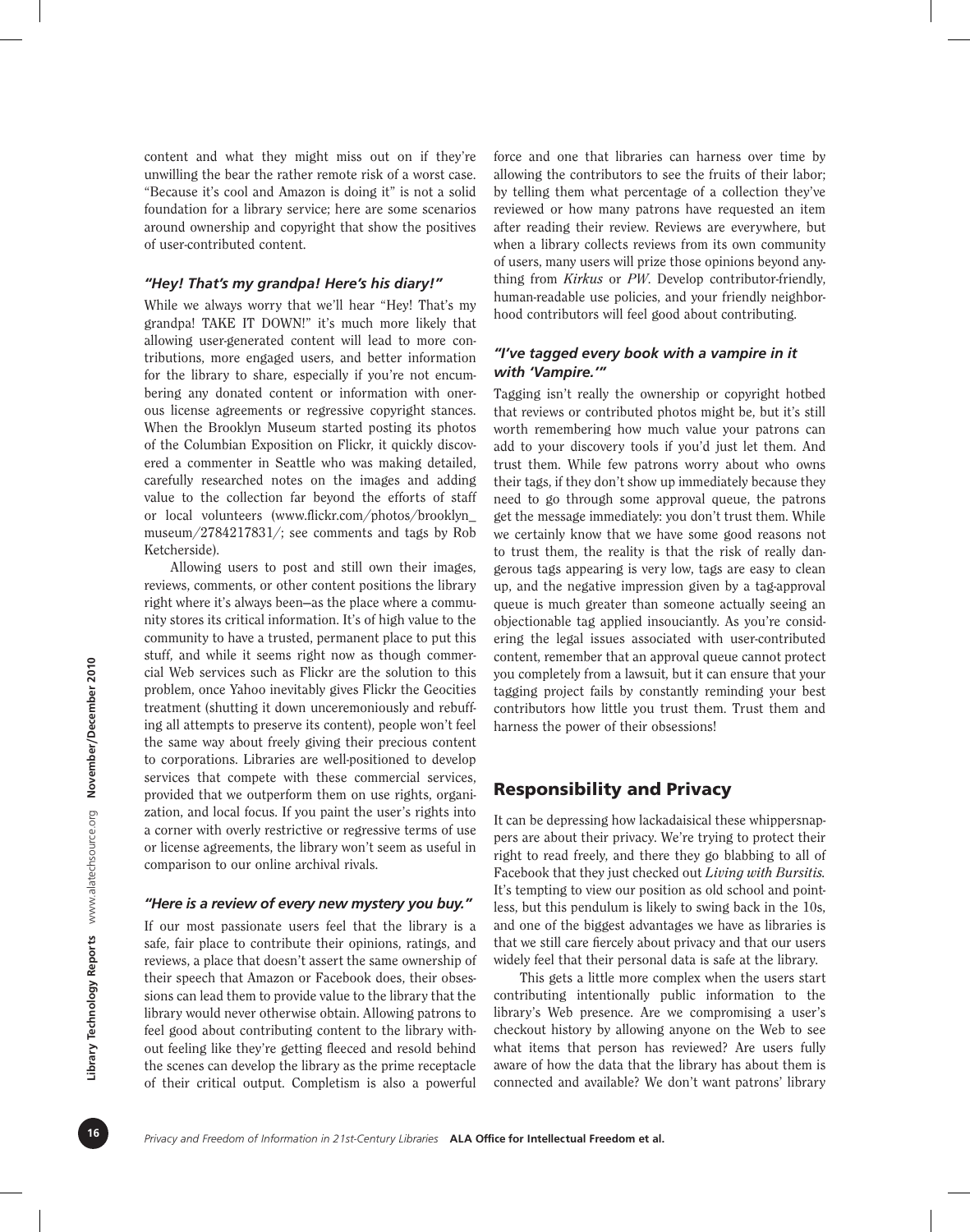experiences to remind them of Facebook, where you know that you're exposed but not sure where or how to address it. Also, when accepting public contributions from a user, what information should and could the library store about the contributor, and what do we have to tell to who if they come asking?

Library data has certainly been a political football in this century, and it's likely that there's a turnover somewhere in the future. But, as Spiderman is always sort of saying, with great power comes great responsibility, and with sloppy grandstanding legislation comes opportunity. In all the PATRIOT Act hubbub, there was little attention paid to the fact that there were no requirements for what data libraries kept or how long they kept it . When you're talking about checkouts, there's certain data that we've always needed to keep to ensure that we could either get our stuff back or at least unleash the collection agencies, but with Web contributions, you don't generally need that stuff. This means that you don't need to require a library card number, name, or address before someone can contribute comments, tags, reviews, or photos to the library's website; what you collect is up to you. Although most patrons will choose to just use the account that's already connected to their library card number, you can bet that the cagey or paranoid ones will figure out that they can have two accounts, one to track their card use and another for contributing. It doesn't make sense to require this of patrons, but having it as an option is an excellent, straightforward way for contributors to remain private.

As far as what you should collect, it's always a good idea to collect the IP address from which a contribution came, as it can help the library to diagnose problems or track down abuse, but that isn't necessarily personally identifying information (in fact, it rarely is these days), and if you want to err on the side of maximum privacy, you could remove the IP addresses after some period of time has elapsed, say twenty-four hours or a week or a month. Other than IP address and e-mail, what more do you need to allow someone to contribute to your website? Generally, you ought to know if contributors are human or not to keep out spam, but who knows? Maybe a future law will make this kind of discrimination against digital citizens illegal.

In any case, if someone contributes something threatening, scary, or ominous to your website, and law enforcement—local, state, or federal—comes asking about it, what do you do? This is actually no scarier or newer than the situation that every library is already in, if you consider that a patron contributes checkout data to the library when they check something out. Every library should know what it plans to do when law enforcement asks for data that it holds (Call the director!), and it's no different whether they're asking about checkout history or details of a questionable post on the website. At least, it shouldn't be any different. Patron data is patron data, and information about user contributions is no more and no less important and private than checkout history.

#### **Worst-Case Scenarios**

It's easy to think that a G-man asking about posting history, or even seizing your servers because he doesn't like your answer, is a worst-case scenario. And it's pretty horrifying. But it's not as bad as keeping too much data, having lax security, and having all your patron data silently lifted from your server without anyone knowing until patrons' credit reports start going sour . . . but that's more of an IT issue than a policy issue. Let's stick with the policy issues for now:

# *"Hello, I'm Agent Smith. Who posted this comment?"*

As I said above, a solid response to this is "Let me get you in touch with the director." But the situation you want to avoid from a policy perspective is "We know, but we're not going to tell you." That can lead to a court order to seize your servers instead of a court order for you to release the data. Your library should have a policy, procedure, or understanding about what to do when law enforcement shows up with questions, and the source of the data shouldn't matter. If people worry that allowing user-contributed content would increase the likelihood of this scenario, well, so does running a library. The only way to avoid this risk is to close up!

# *"Hello, I'm Google. I already know who tagged this."*

The real front on privacy at the library is the data that we don't control, and many systems that facilitate usercontributed content keep the data on company servers far outside your library's sphere of policy influence. Agent Smith doesn't even need to harangue the folks at the circ desk if he can just go right to Google or your vendor or some other party that doesn't have a library's commitment to privacy but has the information he needs. If you host your library blog on Blogspot or WordPress.org or TypePad or anywhere other than your own servers, the fact is that you're not in control of access to that data, no matter what the vendor says. And remember that any page you add Google Analytics code to will have the details of every subsequent access stored on a server somewhere under Google's control. Although there may not have been problems yet, that's generally because the boundaries haven't yet been pushed. There are lots of good reasons to keep Web services in house, but control over privacy and access is by far the best reason to keep this data close.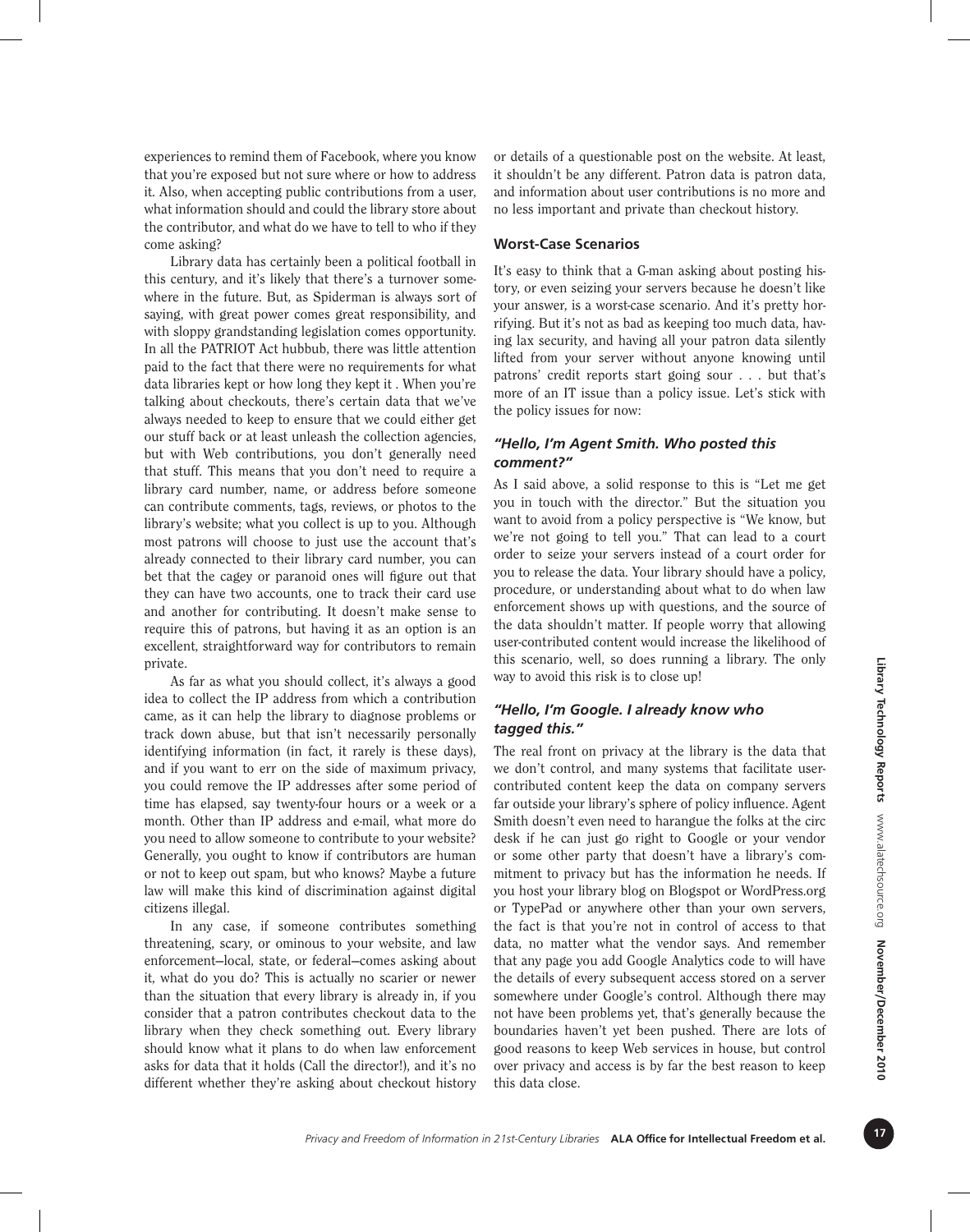#### *"Hello, I'm Nutty Patron. Why did you tell Agent Smith I posted that secret comment?"*

It's always a challenge to handle paranoid delusional patrons. It's even harder when they know a bit about what they're talking about and you can't really reassure them that their personal data is safe. Having a board-approved privacy policy that covers what is kept and under what circumstances it can be divulged is a good idea, although it can arouse more suspicion than it dispels if it's too specific about circumstances of release. Maintaining the trust of the community is critical for twenty-first-century libraries, and that starts with transparent and sustainable privacy policies.

#### **Best Case Scenarios**

Done carefully and thoughtfully, a library's position on the privacy of its patrons can set a community standard for how such things should be handled, and the privacy of their interactions with the library can be an important part of the library's value proposition.

#### *"I'm contributing this to the library because I know they'll keep my identity safe."*

Although few patrons yet look at things so defensively, libraries again have an opportunity to differentiate themselves from other community organizations by being upfront, straightforward, and progressive about the privacy of its patrons, as we've always been. As users begin to contribute publicly to the library, ensure that they are in control of what is exposed and what is protected, and always make new services opt-in. One of the challenges of the library is that for every patron who desperately wants to keep data secret, there's another patron who would very much like to share that data with friends or the world. Don't pull a Facebook; make the privacy controls and policies simple and err on the side of privacy, and the public will trust that their contributions to the library are in good hands.

## *"I'm a bit nutty, so I won't tag things at the library so Agent Smith can't find me."*

The flip side of allowing people to opt in to use the services they want and expose the data they want to expose is that when you make it clear what opting in means, the more paranoid patrons can just not opt in or use those services and keep their account as private as possible. This seems straightforward, but getting it right can be tricky when you're making design decisions from a position of fully understanding all the library's services and options. It's a good idea to make it as clear as possible; for example, putting "Turning this on will expose your username and any reviews you submit to the Web. You can always turn it off later from this page" right under the button to opt in is a good idea. On the gripping hand, you don't want to be one of those libraries that have contradictory, overly wordy signage everywhere, even on their website, and you want to make sure that the user experience of your website doesn't become a barrage of warnings. Like anything else at a library, it's about finding a balance between the right amount of information for the casual user and for the concerned user.

# *"Users who commented on this also commented on this."*

When you've earned the trust of your users, you can roll out new features that anonymously leverage the data you've collected to provide high-value new services without your users immediately assuming you're up to no good. For example, it's possible, without compromising the privacy of the involved users, to compare the checkout histories of multiple users to show users that other people who checked out an item also checked out another item. If users always opt in for services more on the edge of privacy issues, and if you make it clear what they're signing up for, there are opportunities to get some really great data and develop helpful services without the patrons feeling like they're being used. Again, this depends on a policy framework that includes a privacy policy, opt-in procedures, and terms of use that are readable and accessible to users; no easy task!

# Exposure and Risk

Navigating the twenty-first century is no easy task for libraries. It's difficult to know what to do next, what's most important, where the risk to the organization is acceptable, and where it's unacceptable. Part of assessing the risk of a new idea is assessing the legal exposure that is related to the idea, but too often, the line between exposure and risk is blurred to the point where any exposure is considered risk. It's true that exposure can be risky, but simply put, not all legal exposure is risk, and when the place of libraries in our society is as tenuous as it is at this moment, it's critical to understand the difference between exposure and risk when determining what to do next. A big part of the responsibility for making this distinction is borne by your legal counsel. A good attorney will be able to tell you with a reasonable degree of certainty where the legal exposure is for your organization as you consider services that include user-contributed content. A great attorney will also give you an opinion on what degree of risk is associated with that exposure. While we don't all get to choose our counsel, especially on campuses or as a part of a county or other parent entity, sometimes just asking separately about the exposure and the risk associated with a new idea can help illuminate the way forward.

For example, consider the earlier scenario of the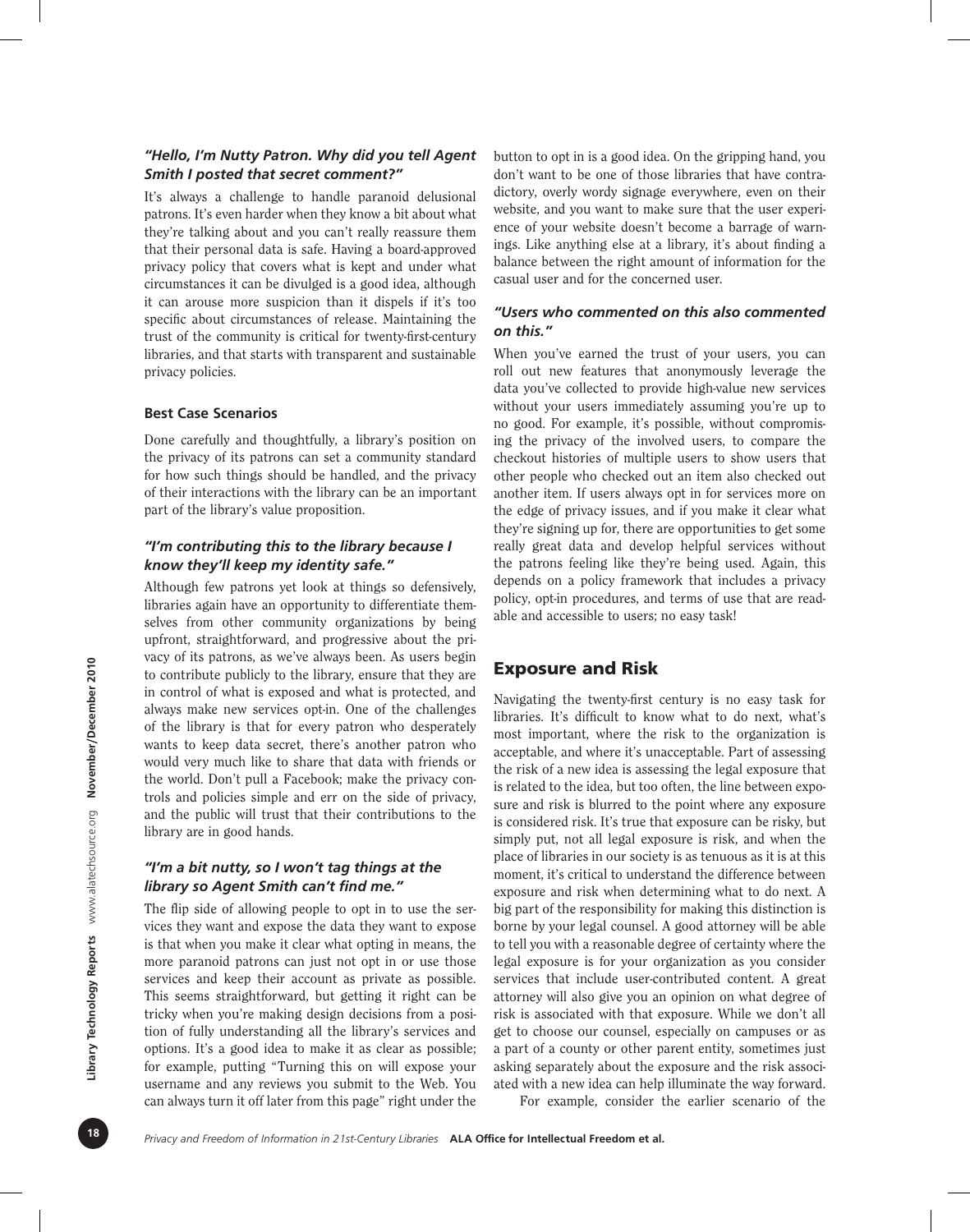plagiarized review. If you distributed an infringing review via your website, even for a minute, and even if you took it down, there can technically be exposure and potential for a damage award. However, there is very little risk of an actual suit, because even if the complainant is fully lawyered up, the lawyers will likely start with a ceaseand-desist letter, and if you honor it, the matter is likely closed. So when you allow users to post reviews, there is conceivably some exposure if a user posts infringing content. But there may be very little risk of a suit, a trial, and an award if you are responsive to complaints.

The flip side of this is that the lawyers may not send a cease-and-desist letter; they may just sue. However, anybody can sue your library over anything for any reason. It's not hard. This turns around the risk calculus when you consider that quite simply, there is not a single solitary thing that a library can do for which it is safe from litigation. Because litigation is expensive on any scale, through this lens there is risk everywhere, in every single action.

The other complicating factor is that many of the issues surrounding user-contributed content haven't had their landmark cases yet. They haven't been tried, so no one really knows with complete certainty where the exposure is and where it isn't. There are some hot spots, sure, but only twentieth-century libraries can avoid these issues completely. And even they can get sued, whenever, for anything!

So when developing new services, or when you're just trying to get your library to do what many other libraries are already doing, it's important to assess both the exposure of the new service and the risk of the new service to be sure that the two aren't being conflated into one big fat NO. In addition, it's worth remembering that there are ways to limit the library's exposure, such as the service provider registration or terms of use that require the contributor to indemnify the library against litigation and damages. Those methods can shield the library's assets from predatory litigation and decrease the financial exposure, but the risk of facing a suit isn't really any different, and the PR cost of a suit that breaks the wrong way, even if it's not costing the library money, can be huge.

So, while remembering my disclaimers about my nonattorneyness and this not being legal advice, when you're working to build consensus around a new service that is perceived as legally risky, try separating the exposure and then planning responses to potential complaints that would mitigate the risk of damages or a case going to trial. Think, "If we get a C&D, we'll just take it down," or "We'll make a good faith effort to determine the ownership of the image if it is in question," as such approaches can make a big difference if things ever get ugly.

Also, don't forget, the chance of things ever getting ugly like this is really pretty low in the first place. Libraries aren't often perceived as having deep pockets, and fair use casts a wide net of protection over a library's use of copyrighted material that makes pursuing infringement by a library a pretty long shot with a fairly poisonous PR landscape; suing a library is fortunately still not a very popular thing to do.

#### **Worst-Case Scenarios**

Let's hope you never have to face these, but the reality is that the risk of litigation is simply part of doing business as a library, and a lawsuit, even one that goes to trial, is not the end of the world, although you'll probably wish it were.

# *"I'm suing you because you published this awful comment."*

Nasty things will eventually get said in any online forum. How you handle this situation will impact both the exposure and the risk of accepting user-contributed content; something as simple as a Report This Post button can make it clear to users, attorneys, and judges that there is a mechanism for dealing with content that is undesirable. It's also standard for complaints to begin with an actual complaint or cease-and-desist letter; that will give you a chance to respond to the complaint by taking down or editing the post before a suit is filed. Complainants who don't first give you a chance to resolve the issue before filing suit aren't acting in very good faith, but that doesn't mean they can't file a suit. But the judge probably won't like it too much.

The other way to handle this risk is to monitor or moderate contributions more proactively, but considering the low level of risk associated with someone talking trash on the library's website, it's unlikely that heavy monitoring would be worth the hassle, expense, or distrustful message that it sends to users. The bottom line is that this can happen, but it's unlikely, and if it does, you'll probably get a chance to fix it before things get out of hand. That should be a reasonable risk considering the potential value that your users can contribute to the site.

# *"I'm suing you because you infringed my copyright."*

Again, this one is fairly unlikely (What kind of a loser goes around stealing Kirkus reviews and passing them off as her own on library websites?) and is likely subject to all the same opportunities to resolve as the above, with one additional bonus: fair use. Fair use is not protection against a claim of infringement against a library, but it is very effective protection against a judgment of infringement by a library, and therefore a powerful deterrent against suing a library for copyright infringement. But again, we don't want to do this on purpose, so if it comes to your attention, plan to resolve it and move on. If it's so rewarding to post on your website that users are actually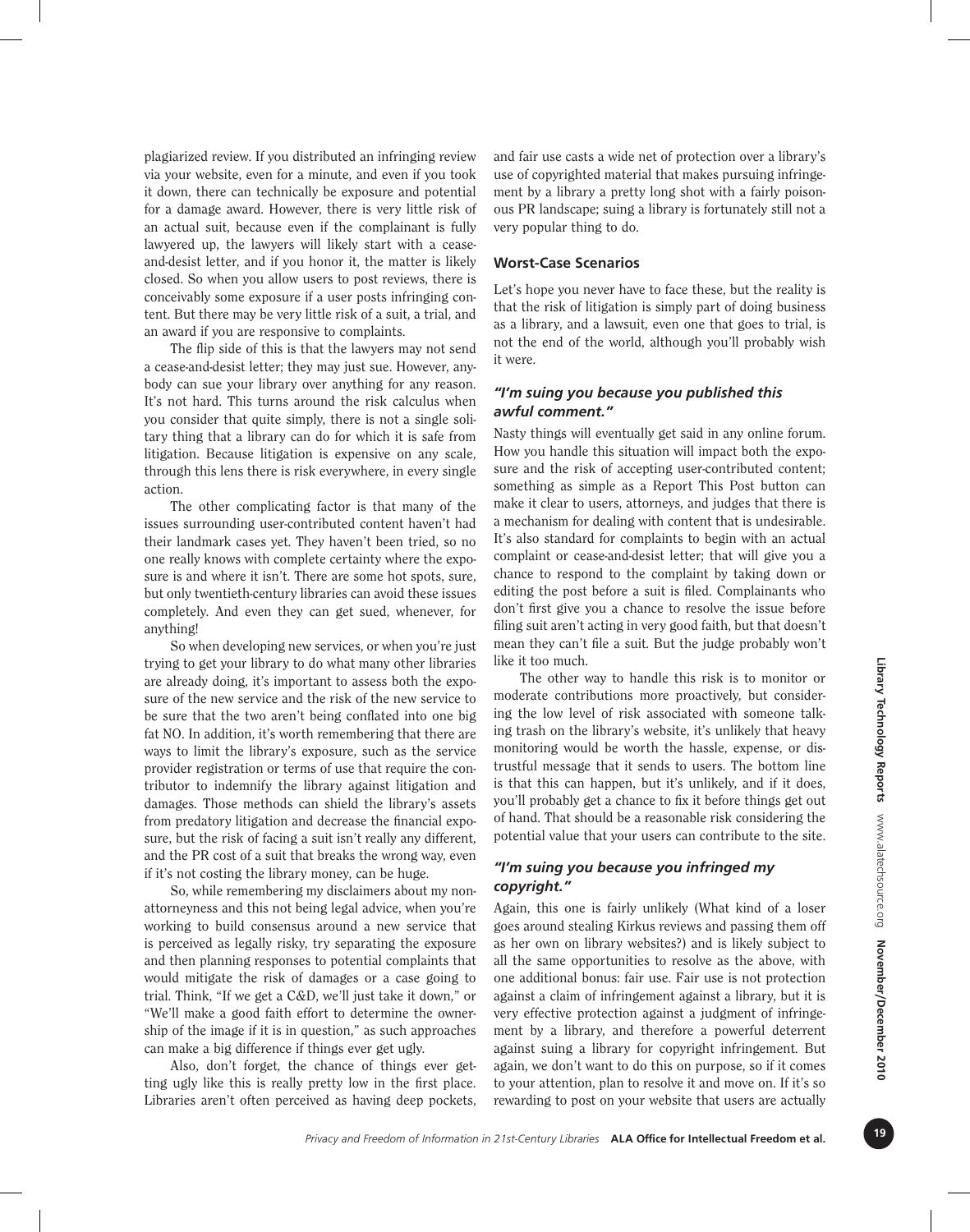plagiarizing to get content worthy to post, then you are doing great!

#### *"I'm suing you because you compromised my online identity."*

Okay, this is a scary one. Don't do it! There's a much stronger argument here that the damage is done once it's done and that no cease-and-desist response can remediate it, and this is a very gray area, so it's hard to know what will happen. Fortunately, the types who are throwing up unlikely risky scenarios in an attempt to make your project go away probably won't think of this one. However, it's another good reason to have a solid privacy policy, your data under your control, and strong security to make sure this doesn't happen. On the flip side, in most cases it will be difficult to establish damages, which again won't protect you from a suit being filed, but will probably limit the risk of what is already a very unlikely occurrence.

#### **Best-Case Scenarios**

If you're already involved in litigation, it may seem like there is no best-case scenario as the billable hours mount up. But if you had your ducks in a row in the first place, responded to early complaints, and have a policy backing up your actions, the risk of a big loss can be pretty low. Another way of looking at these situations is that your case might wind up establishing a precedent that makes further pursuit of similar claims much less likely. So get out there and take one for the team!

#### *"Case dismissed!"*

There are a lot of reasons for a case not to reach trial. If you've registered as a service provider, your liability for copyright infringement claims is limited, and that can be enough. If you acted in good faith or the plaintiff failed to act in good faith, that can be enough. But if it gets this far, you want to have had the policy established in advance, have acted in good faith, and have the attorneys with the knowledge and skills to make it go away as soon as possible.

#### *"I won't take your case because you have no case and no money."*

If someone really wants to sue your library over some user-contributed content, he's going to. But if he is going to get a skilled attorney to help him, he'll probably need either a case or some money. Because the likelihood of bad things happening on your library website is relatively low, and you've got the policy and the good faith (right?), someone who is just angry may have a hard time finding someone who thinks he has a case. Of course, if he has deep pockets, or even just pockets, it may not matter if he has a case or not; he can get his fancy attorney uncle to file papers for him, and the law allows anyone to sue anyone for anything!

#### *"Are you insane? You want to sue a library?"*

Of course it happens, but nobody likes to see libraries get beat up! Random angry and offensive Internet posters might not care about this, but if you're worried about unintentionally crossing some Gigantic Megacorp Inc. and having its expensively suited in-house counsel serve papers on you without so much as a letter telling you what the problem is first, well, the risk of that happening is very low. Libraries are less threatening to corporations than ever, and even if the legal department says they have a case, the PR department will likely say, "Are you insane?"

#### Licenses and Terms of Use

As the twenty-first century continues to unfold, libraries are thinking a lot about copyright and fair use and first sale and all that stuff, but the real action, and the real threats to the status quo, lie in binding language that is not contained in the copyright code at all: the license agreements that are attached to e-books or software and the terms of use that are ignored by website users of all levels of paranoia. For example, there are libraries that are circulating Kindles loaded with books. It's pretty clear that the Kindle terms of use don't allow that sort of thing, but that makes it actionable, not illegal. So will Amazon pursue this? Most likely not while only a handful of libraries are doing it, but if the practice spreads, who knows? The courts have found that "clickwrap" licenses, like the ones everybody clicks right past several times a day on the Web, are binding and enforceable, and do you know how many of those your library has agreed to, or that your patrons are agreeing to, right this very moment? Me neither, but I bet if you tried to make a conservative estimate of the potential legal liability being taken on each day at a busy library, you would run screaming to yank the Internet plug right out of the wall.

So, there are two ways of looking at this complexity and risk that our organizations tolerate each day. One is to set all the risk of doing new things as the cost of doing business, dwarfed by the complexity of still-cooking Web law, and that if you're going to not do things because there is some risk and uncertainty involved, well, you won't be doing anything anytime ever. The other approach is to use these dark instruments to become part of the legal background radiation of twenty-first-century life and have some more substantial legal infrastructure behind the library's exposures to help everybody involved be a little more comfortable with scary things like blog comments and online photos. The one caution here, as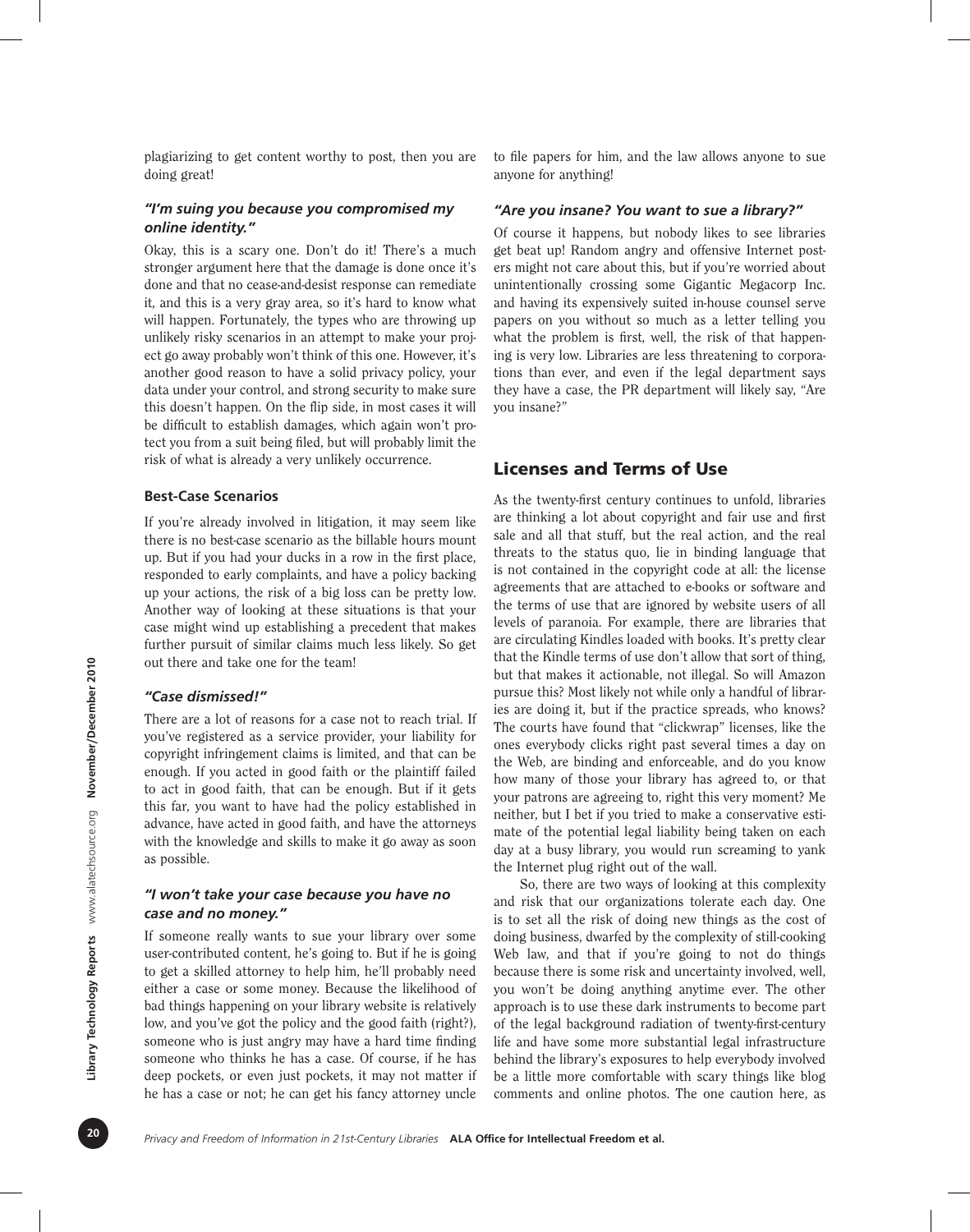before, is to be aware that special place that libraries hold in many patrons' hearts and to step outside that place only with very solid reason; many people see clickthrough End User License Agreements (EULAs) as just another way that the corporations will getcha and one that we are all powerless to resist or change, but that doesn't mean that they'll tolerate their library behaving that way.

#### **How and Why to Register as an Online Service Provider**

While the legal powers of the twenty-first century can appear to be forming up on the other side of the battle lines from a library's perspective, every once in a while we can find ourselves on the side of some major players, and their ability to get what they want out of government can rub off on us a bit. An excellent example of this is the provision in the 1998 Digital Millennium Copyright Act (DMCA) that limits an online service provider's liability for copyright infringement by its users if it has designated an agent to handle any claims that might arise. While the law predates YouTube, YouTube is the best example of why this mechanism was put in place; if YouTube was on the hook for infringing content that people uploaded to YouTube, well, there would be no YouTube.

Because an online service provider is defined as a provider of online services (tautology much?) and libraries provide online services, this means that a library can fill out the shockingly straightforward Interim Designation of Agent to Receive Notification of Claimed Infringement form, pay \$105, and designate itself as its own agent to handle copyright claims arising from content posted by users to the websites it operates. In return, the registered online service provider's liability for copyright infringement by its users is significantly limited. Not eliminated, but it's a safe bet that it's more than \$105 worth of liability that will be limited.

*U.S. Copyright Office Online Service Provider Registration* www.copyright.gov/onlinesp/

Note that this does not shield the library from other damages that could be pursued as a result of user contributions; you're still on the hook for libel or other torts, but when you consider that copyright infringement is a big piece of the liability out there on the Web, this simple action can put a lot of comfort and surety behind a new initiative.

# **Forcing Release under Specific Licenses, Progressive or Regressive**

In addition to the service provider's protection from

copyright infringement claims, your library's Web products can have binding terms of use posted at the bottom of every page, where users can safely ignore them, or on the user registration form, where users can obliviously click past them, or on the Content Submit page, where users will check whatever checkboxes you tell them to. These terms of use can be used essentially to get the user to agree to whatever you want or need for people involved to feel that the risk has been mitigated. For example, your terms of use could specify that by contributing content to this website, the user agrees to defend and indemnify the library against any and all claims arising from the content they post, including payment of any attorneys' fees that may be required. Who would agree to that, right? Bought anything from iTunes lately?

Or, your terms of use could specify that anything a user contributes to the site permanently becomes the sole property of the library, its heirs and assigns, and so on. Who would agree to that? It's crazy! Posted anything to Facebook or Twitter lately?

Or your terms of use could specify that anything a user contributes to the site will be released to the Web under a Creative Commons Noncommercial Attribution license, meaning that anyone anywhere will be able to reuse that content, with attribution, for any noncommercial purpose, without specific permission. Sounds great, right? Except that noncommercial doesn't necessarily mean nice, respectful, or positive. Downloading a photo of Grandpa and adding a Hitler mustache and reuploading it is completely noncommercial and is easily attributed, and now you can't even use a trumped-up copyright infringement claim to take it down.

Again, with great power comes great responsibility. Terms of use are a tried-and-true way of binding the actions of your users to certain conditions. You just need to decide what those conditions are. You could claim ownership of everything they post to make sure that your investment in obtaining it cannot be easily eroded. You could make sure that the library is not on the financial hook in most legal situations (but don't forget that anyone can be sued by anyone for anything), or you could strike another of those tricky balances between protecting the interests of the library and helping patrons to see a model of progressive, patron-oriented use rights that have a reason for existence beyond protecting the library.

#### **Worst-Case Scenarios**

It used to be that unless you were a professional content creator, you had relatively little day-to-day interaction with copyright in any form. But here in the twenty-first century, everybody brushes up against copyright law and practice multiple times per day with unpredictable consequences. In addition, now that anyone can be a professional content creator (no sniggering please), you've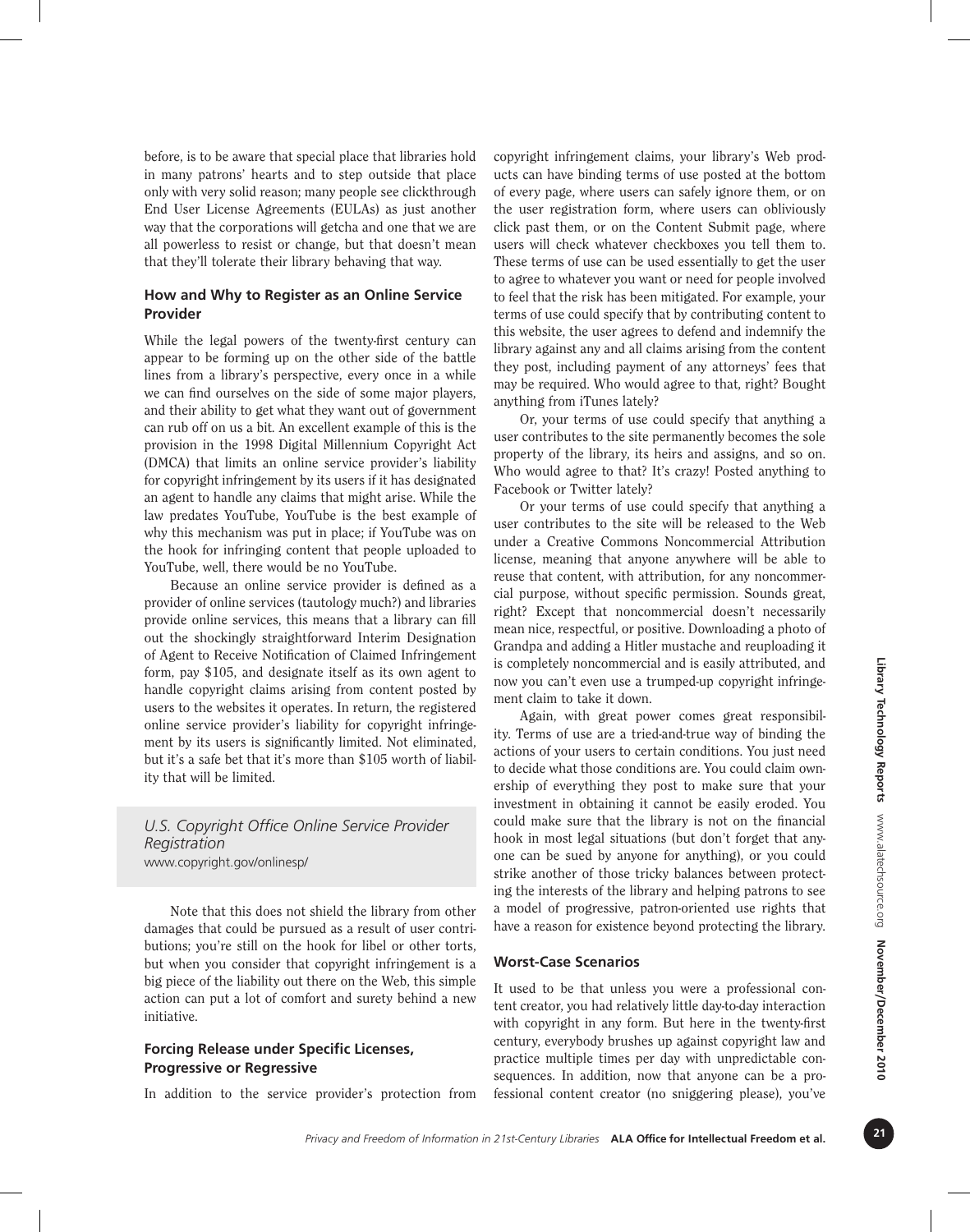got people who believe that they should be paid anytime someone looks at something they wrote, but who are also completely comfortable helping themselves to professionally produced movies or music for free. It's a recipe for some angry library patrons, such as the following situations:

# *"I have to read all this legal crap just to tag an item? Forget it!"*

Just because people click through countless EULAs every day doesn't mean they like it when their library hits them with one. We all know libraries are often held to a different standard, for good or ill, and it's much more likely that patrons would throw up their hands when confronted with an unreadable EULA when trying to register or contribute at the library, especially because few libraries would be likely to play the usability tricks with EULAs that corporate websites do all the time, like a login button labeled "I agree to these terms" or other perfectly legal but not very user-oriented obfuscations.

It's an unfortunate fact that patrons often expect a certain amount of rigmarole from the library in order to gain access. It's the Ghost of Librarianship Past, and unfortunately Present and even Future, and it's got decades of life left in it. That's why you should carefully consider how, when, and where your terms of use are presented to the user to make sure that you strike a balance between informed consent and the Web user's tendency to find the minimum allowable number of clicks to get what they want.

# *"I don't want to upload my video if you won't protect it."*

In this age of transition, there are a lot of conflicting ideas out there about how content should behave on the Web. One generation is big into information that wants to be free, while their parents and grandparents would still prefer that nobody steals from them, especially information. This makes for a unique tension between the desire to share and the desire to control. You may have patrons who are happy to share their video if you can promise them than nobody will ever do anything inappropriate with it. That's not a promise you can realistically make with content on the open Web, even if you wanted to, and you don't want to. Sometimes just the act of reading through comprehensive terms of use can put highly unlikely nightmare scenarios into heads that never would have thought of those things otherwise, leading to anxiety and a fight-or-flight response, and really, you don't want your patrons having to decide whether they should fight your terms of use or run from them. If you hit them with the legalese at the wrong time, in the wrong way, like every time they go to upload something, you increase the risk of their souring on the whole endeavor or drive them to harangue your staff or board in pursuit of impossible promises (like nothing bad will ever happen) before they'll give you content that you'd really like to have!

#### *"My brother went to law school, and he says I shouldn't sign this."*

The last thing you want to do is prompt scrutiny of your terms of use in a way that leads your patrons to finally realize the kinds of crazy things they've been agreeing to when they agree to those things. Boilerplate can be ominously unintelligible at best and horrifically out-to-getyou at worst. It's likely that many of your patrons would be shocked by some of the things your attorney expects them to agree to if the things were clearly explained. With overly broad or overly unreadable terms of use, you run the risk of someone trying to puzzle them out to disastrous effect. Again, a balance between ironclad contract language and something more like an executive summary of what the contributor is agreeing to is needed to prevent your project from missing out on some great contributions just because the contributor has access to questionable free legal advice.

#### **Best-Case Scenarios**

So given all those ways your implementation of terms of use can go wrong, and combined with the ever-present fact that bears repeating that anybody can sue anybody for anything, what's the case for solid terms of use? What's there for the library to gain if anybody actually agrees to them? Of course they're going to agree to them; it's just another legally binding checkbox, right?

#### *"What do you mean, I don't have to ask to use this?"*

With the best of intentions, libraries have managed to reinforce the rights of the copyright holders over and over and over again at the expense of the user's rights under fair use or otherwise; this has helped to create a expectation that something on the Web, even on the website of a public library, is ferociously defended and if you plan to use it in any way, you'd better have express written permission. If you put your terms of use together right, you can reset both the contributor's expectations and the consumer's use rights to the mutual benefit of all involved. This means that you could put on your image gallery webpages, instead of a list of prohibited uses, a list of allowed uses that includes most of the things people usually want to do with things they get at the library. For example, there are many reasons that kids doing a report can legitimately use an image from the Web, and yet all kinds of otherwise respectable grownups tell the kids they'd better get an answer from someone at the Smithsonian before they impact the commercial potential

 $22$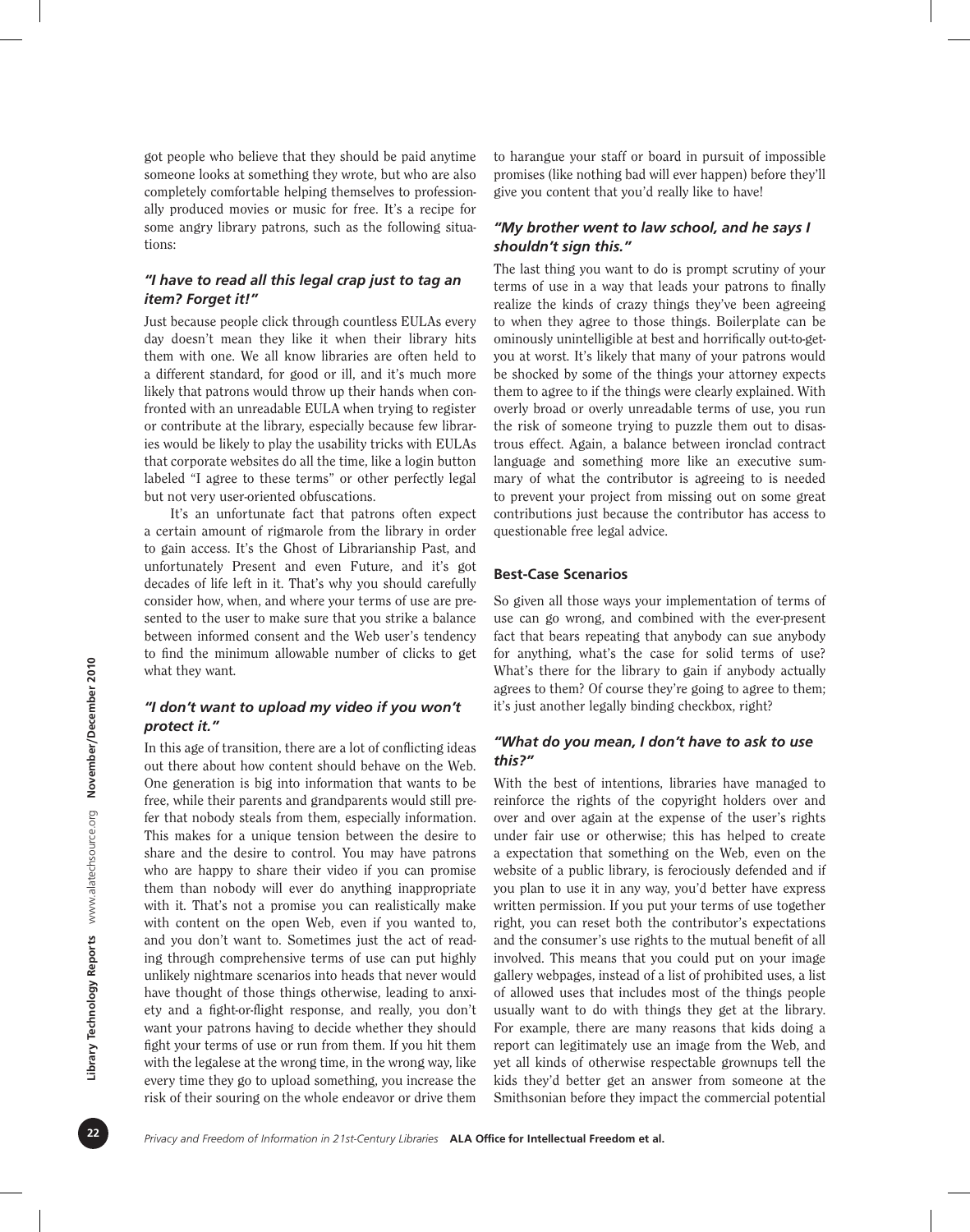of that photo of a old bicycle by using it in their eighth grade term paper. The library's approach to use rights can be a key differentiator between the library's Web presence and commercial alternatives; don't miss the opportunity to make this clear with uniform, permissive noncommercial use rights for content your users contribute, backed up by your terms of use!

# *"Case dismissed; the terms of use that you agreed to clearly state . . ."*

The strongest reason to do this and do it right is because it can really save you if the library does find itself heading to court over a user contribution. If it says in your terms of use that by using your site, the user agrees that all content contributed by users of the site is the property and opinion of the contributor and in no way represents the views of your organization, its staff, board, regents, mascots, heirs and assigns, and so on, the guy who wants to sue the library because the library said in a patron review that his book stinks has much less of a case. Again, that doesn't mean he can't sue you. It just makes it less likely that he'll win, which means it's less likely to happen.

Similarly, if someone decides to sue the library because something she uploaded to the library was later misused by someone else, your terms of use could make it clear that the library is not responsible for that or even require that the submitter waive the right to sue over something like that. Again, that does not mean that she can't sue you for it. It just means it won't get very far if you can produce evidence that she agreed to a covenant not to sue you over it.

# *"Wow, the library has all this great stuff in the Creative Commons!"*

The reality (call it fortunate or unfortunate, depending on your perspective on such things) is that our twenty-firstcentury audiences are getting a lot more sophisticated about this kind of stuff. While this may mean that they have some unrealistic ideas here and there, it also means that the notion of the public domain or other bodies of content that are free and easy to use is a popular idea that's growing by leaps and bounds. This is a clear opportunity for the library to position itself in opposition to the draconian use rights of most commercial content and be a part of the Open Web.

Creative Commons is a big, great idea that's been wholeheartedly embraced by the growing, influential Creative Class, and as more teachers, librarians, and creators are becoming comfortable with it and all the things you don't have to worry about when you use Creative Commons licenses, it's growing into a body of content that is as free and easy to use as we wished everything was. What better value proposition for a library to offer to its twenty-first-century users than a bunch of stuff, by and about their own community, that is free for them to use in most ways? It's really what we've been doing for decades, taking things and making them easier to access. In creating your terms of use, you have a chance to position the library as leading the way towards a future of flexible, usable, no-hassle information, and that's a critical value to establish to users who have other options.

# The Bottom Line: Reality for Modern Libraries

Here's the healthiest way to look at this big pile of complexity and its attendant worry: A public website is like a public bathroom, and sooner or later, somebody's going to make a mess on the floor. Another patron might see it and be horrified. A prominent politician might see it and be noisily scandalized. Someone might even claim to have been injured by it. But the reality is that there is no 100 percent effective way to ensure that nobody every makes a mess on the floor, or that nobody ever sees it, or is scandalized by it, or steps in it. It's going to happen someday as a part of being public.

And when it does, any time spent on mess-proofing, mess-detection squads, the mess avoidance committee, or the mess remediation policy won't have helped you. It happened; clean it up and move on. Policies can't keep things from happening, and not even bathroom terms of use, under which, by entering the stall, the user agrees to place any deposits solely in the provided receptacle, will keep that mess off the floor.

Viewed through this lens, your policies and procedures are not about prevention, but about recovery; detailing not what should and should not happen, but how the organization will react not if, but when it does happen. Most policy is anxiety avoidance; good policy plots a course out of anxiety.

Remember, anyone can make a mess on anything for any reason. But having some reasonable expectations in advance about where the mess normally gets made and what might happen can help your organization—not to prevent the mess from coming, but from being paralyzed by the worry that a mess might be made. We also need to remember that people have been messing up libraries for as long as there have been libraries, and this isn't some brave new unprecedented world of things where a mess can be made; it's just the next frontier for the same old mess.

Libraries can no longer trade on their authority. Whether we know more than our patrons or not, that is no longer something most people hope to find at the library. It's critical for twenty-first-century libraries to embrace the opportunities that user-contributed content offers, for they can give us more than we could ever create ourselves, and while much of it may be rough, there are diamonds in that